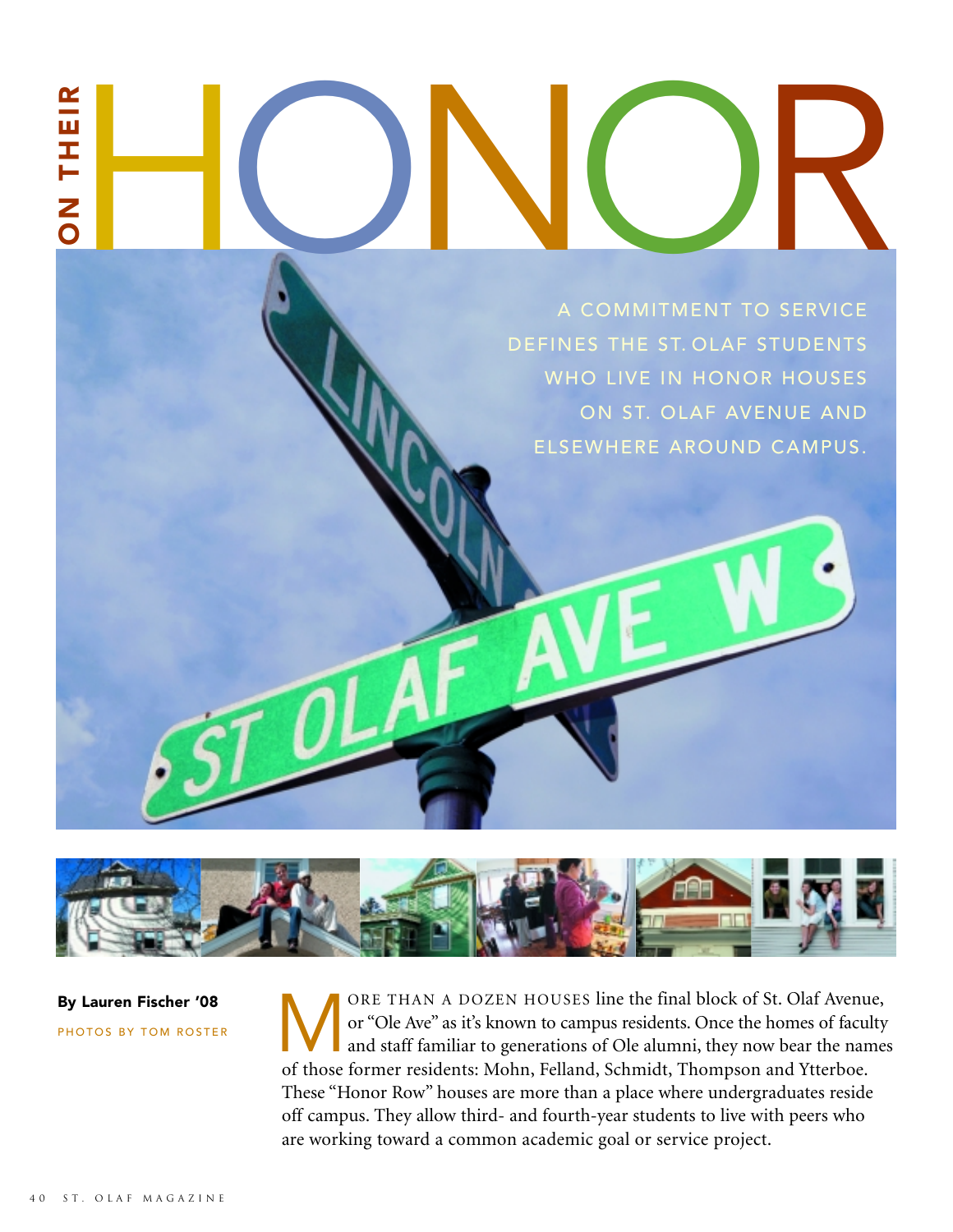St. Olaf has 17 honor houses in all. Although most are located on Ole Ave, others are on neighboring streets or tucked away on campus land near Norway Valley. Seven houses are affiliated with an academic department or special interest — Asian Studies, French, German, Norwegian, Russian, Spanish and diversity awareness — and offer all sorts of related events and homework help sessions. Ten service houses are filled with students who volunteer their time toward a particular cause, such as literacy, cancer research, community outreach and environmental issues. Some houses maintain a legacy project that is assumed each year by a new group of students.

"WE ARE ALL STRANGERS WHEN WE COME TO ST. OLAF BUT THEN, OVER TIME, WE BECOME A FAMILY. WHEN YOU SEE DIFFERENT PARTS OF YOUR COMMUNITY, IT'S EASIER TO SEE IT AS A WHOLE."

— ANNA FREEDMAN '07

Honor house students are selected either by faculty in the academic department that supports the house or by Associate Dean of Students and Director of Residence Life Pamela McDowell, who approves house projects each year, creating an entire honor house program.

"Each year groups of students design a project to work with," says McDowell, who looks for a good mix of projects. "Rather than have 10 houses working with schoolchildren, I try to put together a grouping of topics. Depending on what the students propose, I may try to create balance among global issues, religious unity, at-risk youth, and health and wellness topics." She also strives for diversity within the topics themselves.

For the students, who typically don't apply for the program until at least junior year, living in these residences is indeed an honor.

### MOHN HOUSE Art with Heart

In 1902, Anna Ringstad Mohn, widow of the first St. Olaf president, Thorbjorn N. Mohn, moved into this house on St. Olaf Avenue with her family. Today, it's home to a creative group of third-year Ole women — Julie Boehmer, Rachel Carlin, Charlotte Darling, Katie Dobie, Jenni Haddy, Leah Klister, Molly Nelson, Natalie Spencer and Sarah Wallis.

These women make art more accessible and less intimidating to non-art majors at St. Olaf by hosting monthly events through the student-led art organization PICASSO (Passionate, Imaginative, Creative, Artistic Students of St. Olaf).

The women also work to support and improve art programs at Bridgewater, Sibley and Greenvale Park elementary schools in Northfield, where budget cuts "are leaving little money for art supplies," says studio art major Julie Boehmer of McHenry, Illinois.

"Our love of the fine arts is behind all of our activities," Boehmer says. "We want to provide more opportunities for students to learn about art," and that includes students of all ages.

Leah Klister convinced a paper mill near her hometown of Kaukauna, Wisconsin, to donate \$1,300 worth of paper to Northfield elementary schools. In addition, the women of Mohn House hold small fundraisers for the schools and contribute money raised from selling artwork at the St. Olaf Artisans' Bazaar.

"My middle- and high-school art programs were weak, and I didn't become interested in art until coming to St. Olaf,"

says Katie Dobie, a native of Amboy, Minnesota, who is majoring in Asian studies and political science with a concentration in Chinese. "After seeing the effect we've had during the past year,

I realize how important it is that children have an opportunity to participate in art programs, especially when these programs are struggling to remain in schools."

"Children's levels of creativity are so high. It's vital that we encourage them to develop and use artistic skills as they grow up." — MOLLY NELSON '08

Boehmer believes that participation in the arts is essential for young people. "Some of us came from schools with a dwindling arts program, and we don't want to see that happen in Northfield," she says.

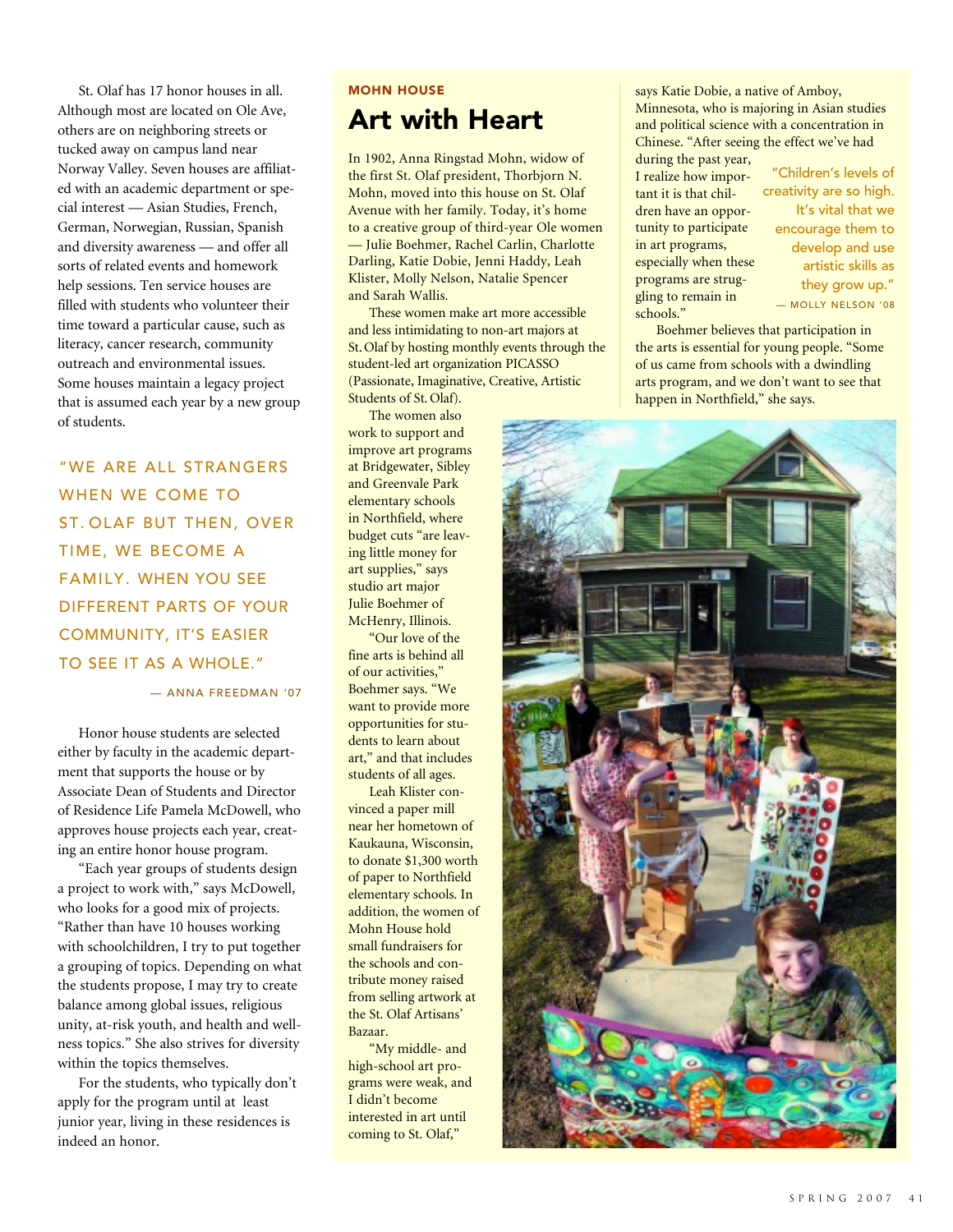#### LINCOLN MANOR/FARME HOUSE

## Good Stewards

FARME House stands for Friends of Agriculture and Resources Meeting the Environment, and that's exactly what the residents do. Nearly every member of the house is pursuing either a major or a concentration in environmental studies.

The friends of Lincoln Manor include Kelsey Bauer '09, Day Burtness '07, Amber Collett '07, Katie Handler '08, Becky Kleive '09, Allison Madison '07, Elsa Marty '07, Nan Onkka '08, Amanda Rubasch '09, Kate Sheridan '08 and Mary Sotos '07.

The primary focus of the house is STOGROW, the student-run organic farm that supplies fresh vegetables to the college's meal plans. But the women of FARME House also work closely with the Environmental Studies Department and the student-run Environmental

Coalition, an advocacy group with an exciting array of events, speakers, projects and educational opportunities.

"We must take care of our homes, use our resources wisely and be innovative in ecofriendly technology." — KATIE HANDLER '07



They recently bought clothes-drying racks for each campus residence hall and are weatherproofing the windows of Lincoln Manor to reduce heat loss. These women are passionate about the environment, ecological literacy and education.

"We're not trying to raise environmental awareness solely to end global warming or deforestation or corporate agriculture," says Burtness, whose self-designed major through

the Center for Integrative Studies combines environmental studies, history and political science with a focus on farming. "Another big part of it is that eco-friendly habits, like growing vegetables or walking to work or turning off the TV, usually make us healthier and save us money.

"It's about building community and adding to the richness of life. We just want to share that," she says.

#### AAKER HOUSE

## Sharing Traditions

This former boarding house for St. Olaf students is now the college's newest honor house and home to the Jewish Student Outreach (JSO) project. It was co-founded this year by St. Olaf Choir President Anna Freedman '07 and Hayley Wender '07. They hope Aaker House will serve as a religious and cultural

resource center for Jewish students and others interested in Jewish life, and that it will contribute to the religious plurality of the St. Olaf community.

"As one who identifies culturally but not spiritually as Jewish, I've discovered that people want to experience Judaism and touch base with the roots of their Christianity, but may not understand that the Jewish people have a rich cultural and religious tradition that extends beyond Christianity," says Wender, an



English and education major. "St. Olaf encourages intentional reflection on faith that extends to everyone, even to those who don't identify with an organized religion."

Given that the closest synagogues are in the Twin Cities, the women of Aaker House use the space to observe traditional Jewish holidays and also devote time every Friday night to the Jewish Sabbath, holding a Shabbat service.

Visitors are always welcome.

"It really is wonderful to share your own "There is a remarkable advocacy for the religious minorities on this campus." — HAYLEY WENDER '07

traditions with other people who are interested," says Freedman, who would like to attend graduate school in Israel and pursue Middle East studies and a career in conflict resolution.

In addition to Freedman and Wender, house members include Katherine Oyster '08, Camryn Reynolds '09 and Catherine Wheeler '07.

"We are all strangers when we come to St. Olaf but then, over time, we become a family," says Freedman. "There's power in sharing your traditions with the whole community. I believe it brings everyone closer together. When you see different parts of your community, it's easier to see it as a whole."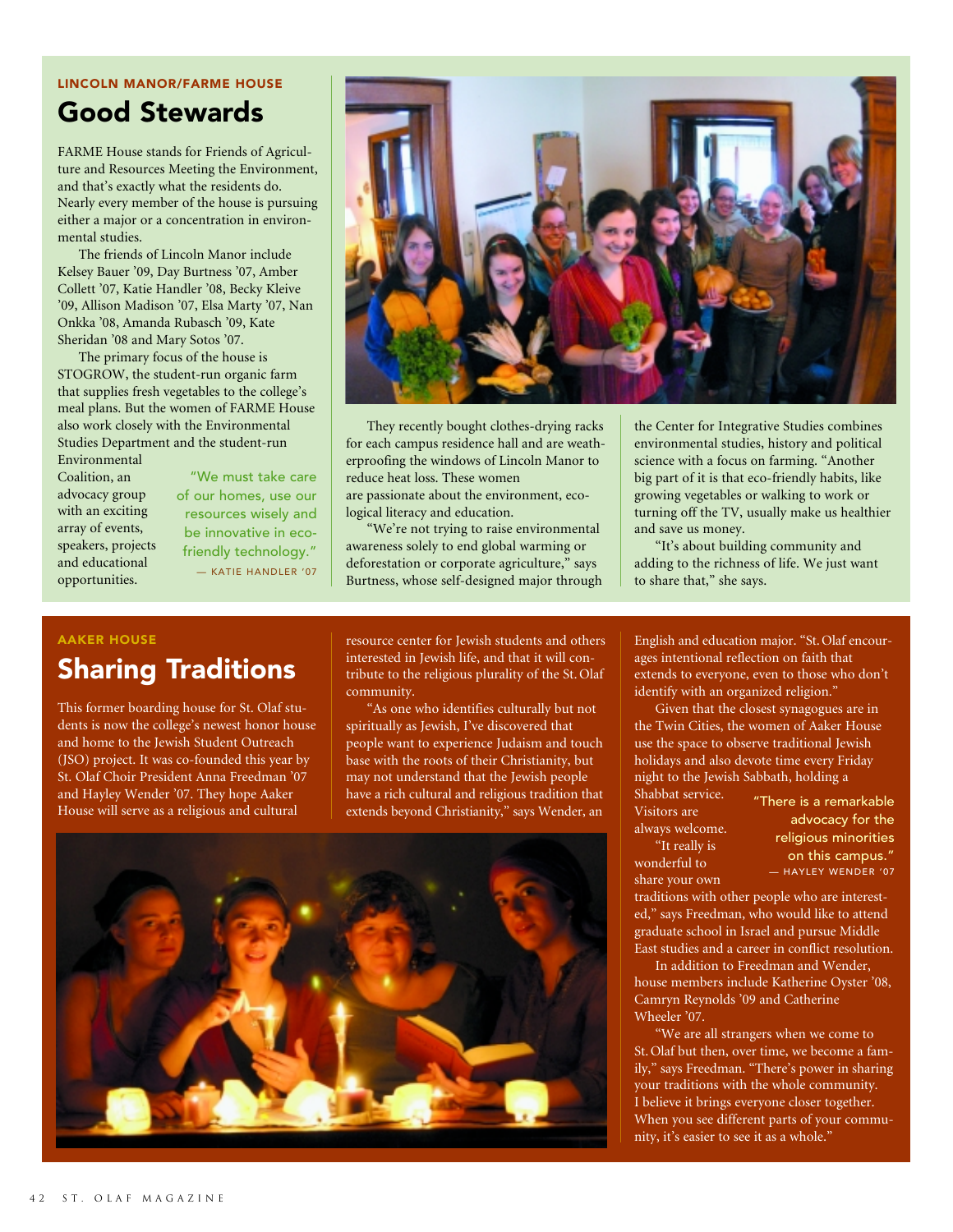## ST. JOHN'S HOUSE Fighting for a Cure

It's known as the St. Olaf Cancer Connection (SCC) house, the place where residents work with the American Cancer Society to provide cancer-related education, outreach and fundraising for the St. Olaf campus, as well as for residents of Northfield and surrounding areas.

Motivated often by their own personal experiences with the disease, SCC housemates — Britta Aadland, Katie Balfanz, Amy Hammers, Brianna Nordstrand, Erika Reid, Kristen Roys and Jennifer Tulman, all seniors — are tireless organizers for the Northfield chapters of the American Cancer Society's national events.

Erika Reid's maternal aunt is a breast cancer survivor. It was a "scary experience for our whole family," says Reid, president of the house and a biology major with a concentration in biomedical studies. Reid's experience prompted her decision to attend medical

> school, either at Northwestern in Chicago or Columbia in New York City. "Learning the biology of cancer, the genetics and cellular-level processes has made the disease more concrete," she says. "And knowing that there are things I can do to fight it gives me hope." In addition to

raising awareness about cancer issues that 1.4 million Americans face each day, these housemates coordinate Relay for Life and Daffodil Days events, and Cooks for Kids, which serves meals at the Ronald McDonald House in the Twin Cities. Other SCC projects include leading the campus

campaign against skin cancer, planning fundraisers related to lung cancer and serving as the college's cancer liaison for area churches.

"The time I spend volunteering is little to give in exchange for the happiness I feel when I see the survival statistics getting better every year." — JENNIFER TULMAN '07

Last year, the St. Olaf Relay for Life was the second-largest college-sponsored program in the nation and brought in record donations for the American Cancer Society.

"Cancer's grasp on so many lives is both daunting and terrifying," says Balfanz, a dance and English major from Eden Prairie, Minnesota. "It creates a community among students, faculty, families, friends and strangers. I'm grateful that St. John's House allows me to spend time with those whose lives have been impacted by cancer and who want to develop awareness, research and support to fight this terrible disease."

THOMPSON HOUSE

## Positive Role Models

Thompson House residents volunteer four afternoons a week and at least one Saturday a month at the Northfield Middle School Youth Center (MSYC). Most of the children there have parents who work full time, making the companionship even more important.

The men of Thompson House — Joel Christenson '08, Brendan Golle '08, Stephen Lindley '08, Ben Manning '08, Mark Menning '07, A.J. Meyer '08, Eric Tvedt '08, Davis Wille '08, Mike Witte '08 and Eric Wilson '08 — help the youngsters with homework or sometimes just "talk about life over a game of soccer or foosball," says Golle, a music and education major from Mason City, Iowa.

As a child, Golle was involved in an afterschool program where adults "encouraged me to exercise my creative thinking and where I

found fun activities and games to play, as opposed to going home to an empty house where I would just sit around and watch TV."

"This volunteer project is vital to Northfield Middle School, and we really hope it continues after we graduate." — ERIC TVEDT '08

He adds: "It's easy for kids to fall between the cracks without a safe environment where they're surrounded by positive role models. That's where MSYC comes in."

The middle school students are energetic, playful and full of surprises. "The most enjoyable part about volunteering is helping the kids realize that we're not there just to discipline them," says Eric Tvedt, a history major from Town and Country, Missouri. "Of course we enforce the rules of the youth center, but we also encourage them to be kids at a time in their lives when they might feel pressured to act otherwise."

The Ole men recently received an Intergenerational Youth Event grant from the Northfield Healthy Community Initiative. The money will make it possible to transport MSYC children to St. Olaf to spend a day with their college mentors and have some fun in the Lion's Pause.

"The practical effect we can have on the lives of these kids is amazing," says Stephen Lindley, a Northfield native who is majoring in political science and religion with a concentration in Middle Eastern studies.

The early teen years can be difficult. "But when we help them get that math problem figured out or see their excitement when they win a game of Connect Four,"

says Joel Christenson, a biology and biomedical studies major, "we've made a difference in their day."



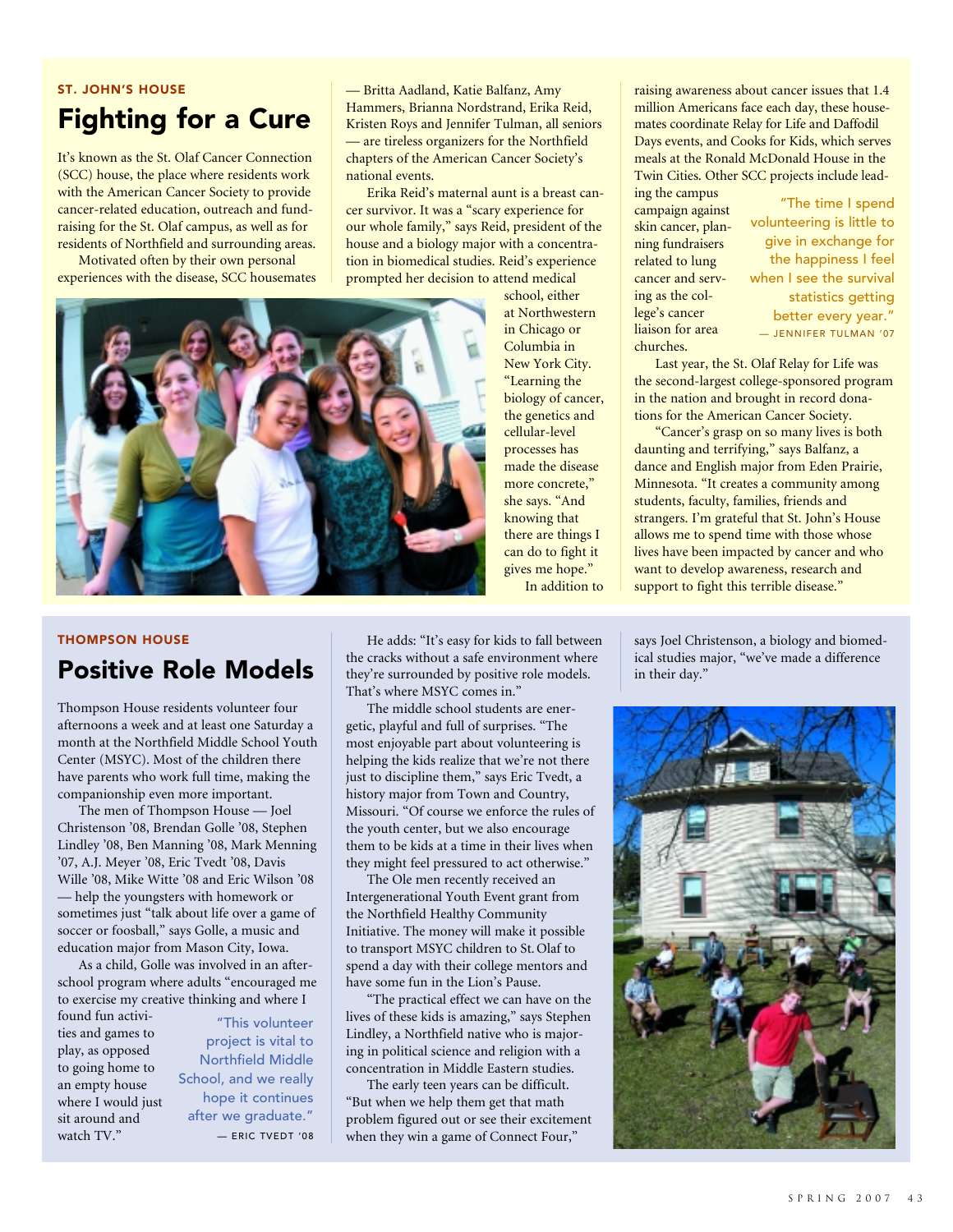#### HUGGENVIK HOUSE

## Raising Awareness

Four years ago Huggenvik House took on a new name: the Diversity Awareness (DA) House, thanks to Associate Dean of Students LaRue Pierce and Angelica Torralba '05, a student leader in the St. Olaf TRiO programs. Today this honor house is home to Nicole Jin '09, Senay Matewos '07, Irene Mineoi '07, Ananya Mukhopadhyay '09, Ashley Radke '09, Carolina Rueda '07, Anna Steel '07 and Vicente Vasquez '08.

"Each house member brings a unique cultural and educational background that enhances the work we do at the DA House," says house president Anna Steel, a social work major with concentrations in Latin American and Latino studies. "We lend each other support and assistance both when coordinating our own events and

working on events sponsored by other multicultural organizations." Ananya Mukhopadhyay, who grew up in the

Boston suburb of

"The heart of diversity is in our personal experiences, perceptions and ideas." — ASHLEY RADKE '09 Sharon, Massachusetts, has long been involved in diversity awareness and most recently participated in the Minnesota Inclusiveness Program "SEED For Youth," a diversity training workshop for students who strive to be multicultural leaders in their communities.

"True diversity awareness extends beyond basic issues of body image, sexuality and socio-economic status," says Mukhopadhyay, who is majoring in dance and psychology with a neuroscience concentration. "It allows people to share how they are unique and individual beyond all of the basics."

DA housemates host monthly events, including discussion nights and dances that feature international music. All are designed to raise awareness and stimulate conversation on any topic, including civil rights, sexual orientation, religion and disability.

"Each of us is passionate about issues related to diversity," says Steel. "We believe very strongly that such issues need to be raised within the broader St. Olaf community.'



### FELLAND HOUSE Bridge Building

Ole G. Felland, who joined the St. Olaf faculty in 1881, moved his wife and family into this private home on St. Olaf Avenue in 1901. Today, the young men of Felland House carry on the spirit of service in a number of ways,

most notably the Bridge legacy project.

These third-year Ole men — Jared Brandell, Sean Casey, Bill Dokken, brothers Matt and Mark Everhart, Brenden McGibbon, Peter Ouchakof, Sam Ostrander, Mark Werner and Jackson Williams — volunteer four times a week at the Northfield Community Action Center's food shelf. "The Community Action Center always



needs volunteers, and the food shelf is dependent on its volunteers for timely and helpful service," says Brandell, a biology major who likes talking to food-shelf customers.

"Serving Northfield through the Community Action Center is what our house is all about: creating a bridge between the St. Olaf student body and the larger community." — SEAN CASEY '08

Casey, a Minnesota native and studio art major, enjoys making a difference in the lives of Northfield residents. "The Bridge House project has really allowed me to live up to St. Olaf's mission of leading lives of worth and service and putting our 'ideals to action' slogan to work," he says.

Other Felland House volunteer activities include Hurricane Katrina cleanup in New Orleans and in Biloxi, Mississippi, as part of Ole Spring Relief during spring break. Many of their activities focus on raising money and awareness about homelessness.

"We all take for granted everything we have," says house president Brenden McGibbon. "It's a good feeling to get out into the world and volunteer our time."